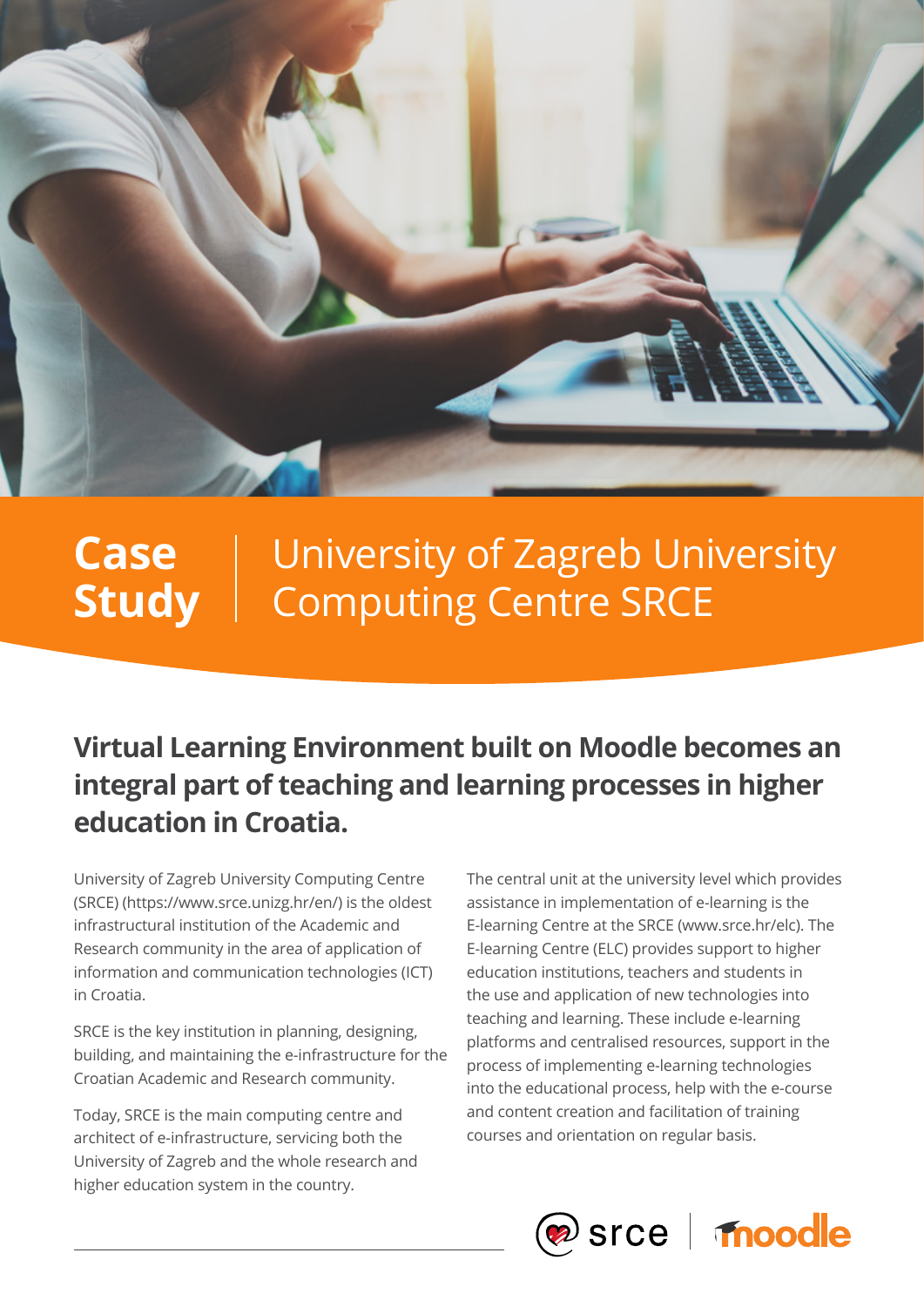# **Challenge**

In 2007, University of Zagreb established the E-learning Centre at SRCE with the aim of starting a systematic implementation of e-learning and enhancing the quality of university education. The ELC would be the focal point for e-learning adoption and support across the University. The ELC provided a virtual learning environment (VLE) for all institutions of University of Zagreb, including faculties and academies, and thousands of students and professors.

### **SRCE faced a series of challenges:**

- Institutions at the University of Zagreb were very diverse and varied
- Many faculties at the University of Zagreb did not have the knowledge or capacity to create and maintain their own learning platforms
- Many teachers did not believe that e-learning technologies could improve their teaching
- Many Institution managements did not see how e-learning could fit in their strategy
- They needed to securely connect the VLE to other services and systems in Higher Education in Croatia
- They needed to maintain a high level of service to support thousands of students and teachers
- They needed to be able to provide 7/24/365 support and training for the instructors
- They needed to establish an easy to use and reliable learning platform that could host many institutions and their e-courses

**To do this successfully, they needed to ensure that their virtual learning environment met a series of requirements. Moodle was their strategic choice to build their VLE because Moodle:** 

- Was easily accessible, user friendly and could be translated into Croatian
- Was stable and reliable and could be installed in ELC's existing IT infrastructure
- Enabled ELC to have one installation servicing more than 40, and later more than 100, institutions
- Could be customised and branded for each of the institutions
- Could be modified to their needs and the needs of their users
- Was regularly updated with new features and maintained with bug fixes and improvements
- Had a big and supportive community of users worldwide
- Allowed login through AAI@EduHr (Authentication and Authorisation Infrastructure of science and higher education in Croatia) that enables Single Sign-On access to all external systems connected to Merlin.

**They chose a flexible, secure and reliable VLE that could be modified to meet their needs.**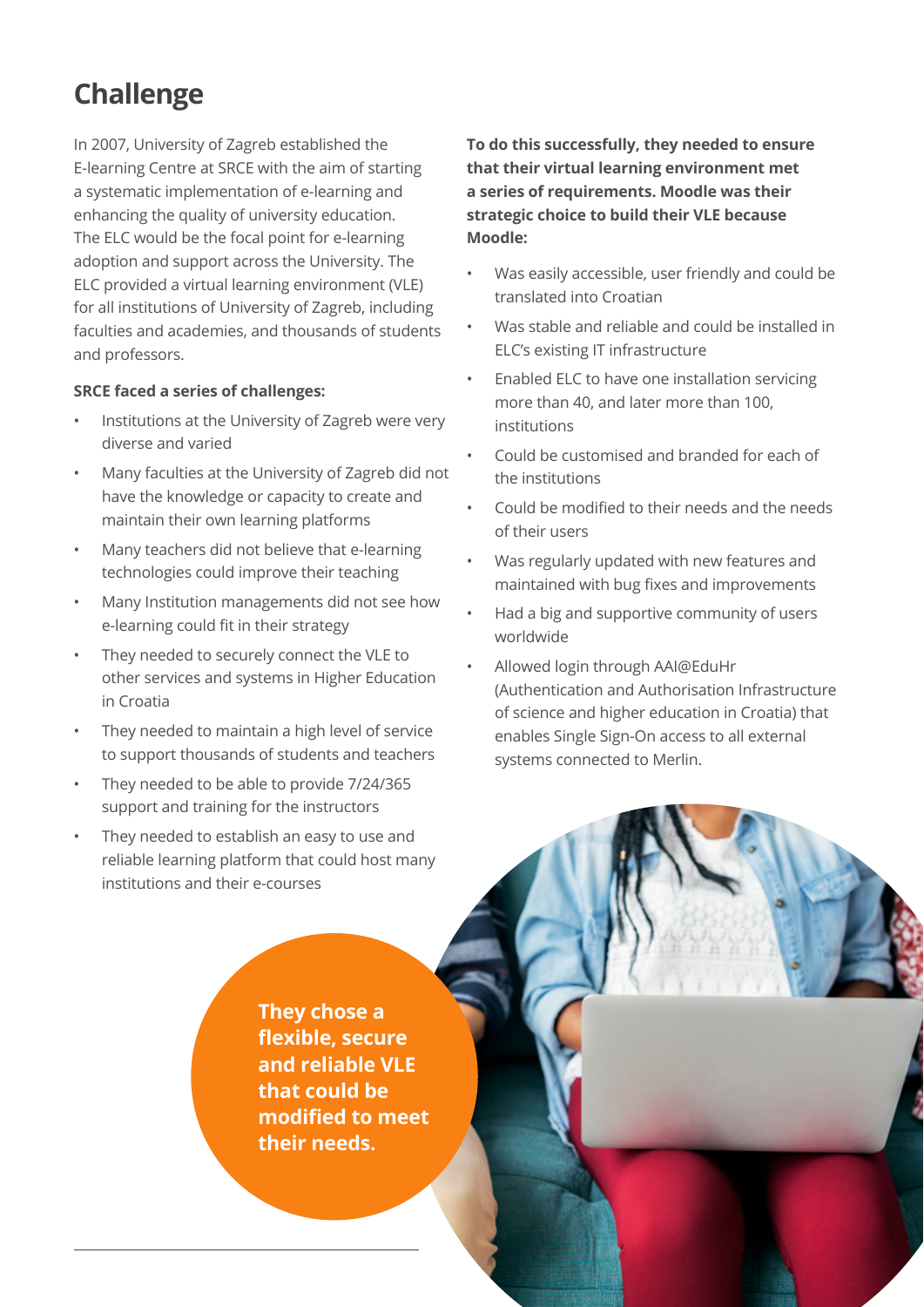

### **Action**

The E-learning Centre at SRCE developed their own virtual learning environment called VLE Merlin (merlin.srce.hr), based on Moodle Core and connected with Mahara (e-portfolio), Adobe Connect (webinars) and Information System of Higher Education Institutions (ISVU). ELC not only had to develop the virtual environment, but also provide teachers and students with training and support to use it.

Moodle's flexibility and modular architecture supported the development and integration of several add-on plugins and components into VLE Merlin to meet the University's teachers' needs. To facilitate an easier onboarding and adaptation to the new environment, ELC localised the interface into Croatian.

At the beginning, ELC started pilot projects with some faculties at the University of Zagreb using the Moodle-based VLE Merlin. They worked with teachers to find out what their needs and concerns were, and invested time into further adapting Merlin to them. After some time, more faculties and teachers from the University of Zagreb joined and started to use VLE Merlin.



Hearing about the good and reliable platform and quality support, other universities and higher education institutions in Croatia started to use Merlin, making it today's largest e-learning platform in Croatia.

ELC developed a system for teachers to easily create courses, allowing them to use a Moodle test site to work on their courses so that later they could transfer the prepared courses into the production environment. ELC also built a MoodleDemo site with resources, activities and content in Croatian language to enable teachers to get ideas on how they could use the features in Merlin to enhance their teaching strategies.